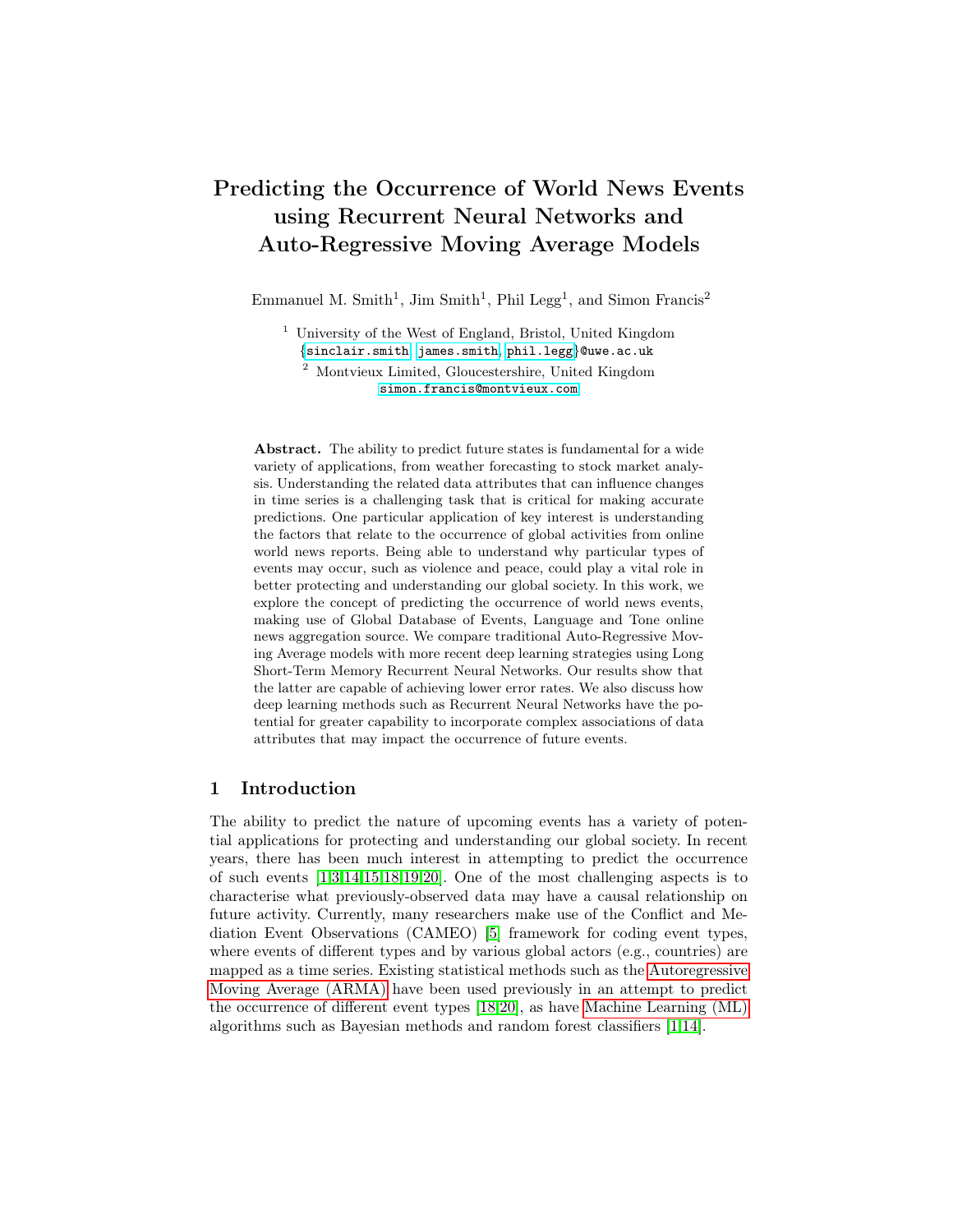2 Emmanuel M. Smith et al.

More recently, [Recurrent Neural Networks \(RNNs\)](#page-0-0) have been used to improve prediction performance on several sequence-based learning problems [\[11\]](#page-11-6). In particular, [Long Short-Term Memorys \(LSTMs\)](#page-0-0) have been used for time series predictions [\[2,](#page-10-2)[4](#page-10-3)[,13\]](#page-11-7). Hence, we are interested to study whether the reported benefits of using [RNNs](#page-0-0) in other domains can be applied for predicting global event data. In this paper, we make the following contributions:

- 1. We present a comprehensive study that compares the use of [RNNs](#page-0-0) with traditional [ARMA](#page-0-0) models, for time series analysis.
- 2. We apply [RNNs](#page-0-0) and models from the [ARMA](#page-0-0) family to the problem of predicting the occurrence of world news events. We also investigate the suitability of each method for this task and discuss their potential extendability. We show how the [RNN](#page-0-0) approach provides greater flexibility for incorporating additional information that would support its predictive capabilities.

# 2 Related Work

As global event data has become more accessible, many studies have attempted to make actionable predictions [\[1,](#page-10-0)[8,](#page-11-8)[14,](#page-11-0)[15,](#page-11-1)[16](#page-11-9)[,18,](#page-11-2)[19,](#page-11-3)[21,](#page-11-10)[22\]](#page-11-11). Much of this work has focused on statistical time series techniques, such as [Autoregressive Fractionally](#page-0-0) [Integrated Moving Average \(ARFIMA\)](#page-0-0) models. For example, Brandt et al. developed Markov switching and Bayesian vector autoregression models for predicting material conflict between Israel and Palestine at inter- and intra-state spacial resolutions [\[1\]](#page-10-0). Yonamine employed [ARFIMA](#page-0-0) models to predict material conflict for Afghanistan districts [\[21\]](#page-11-10). Yuan forecasted the inter-country relationships of China, again using [ARFIMA](#page-0-0) models [\[22\]](#page-11-11).

Various [ML](#page-0-0) methods have been applied. Perry [\[14\]](#page-11-0) reported the use of naive Bayes and random forest classifiers on the [Armed Conflict Location and Event](#page-0-0) [Dataset \(ACLED\)](#page-0-0) event database [\[17\]](#page-11-12). Qiao et al. developed a [Hidden Markov](#page-0-0) [Model \(HMM\)](#page-0-0) for predicting social unrest in five separate south-east Asian countries using [Global Database of Events, Location, and Tone \(GDELT\)](#page-0-0) data [\[16\]](#page-11-9). Phua et al. utilised decision trees to predict the Singapore stock market's Straits Times Index [\[15\]](#page-11-1), again using [GDELT](#page-0-0) data.

With the exception of [HMMs,](#page-0-0) one limitation is that there is little consideration for the temporal dependence of future events. In other domains such as language modelling and video analysis, [LSTMs](#page-0-0) have been shown to maintain temporality in sequential-based learning tasks [\[7,](#page-11-13)[12\]](#page-11-14). Lipton et al. also used [LSTMs](#page-0-0) to perform classification on multivariate time series data, obtained from patients' medical sensor readings [\[13\]](#page-11-7). They found that [LSTMs](#page-0-0) perform better than their baseline models, and that heavy use of dropout allows for larger networks which achieve greater results. These clinical events are similar to global events, as they have associated time stamps, actors, and event types. With the recent successes of [LSTMs,](#page-0-0) our study will address how such techniques can be utilised to better characterise and predict the occurrence of global events.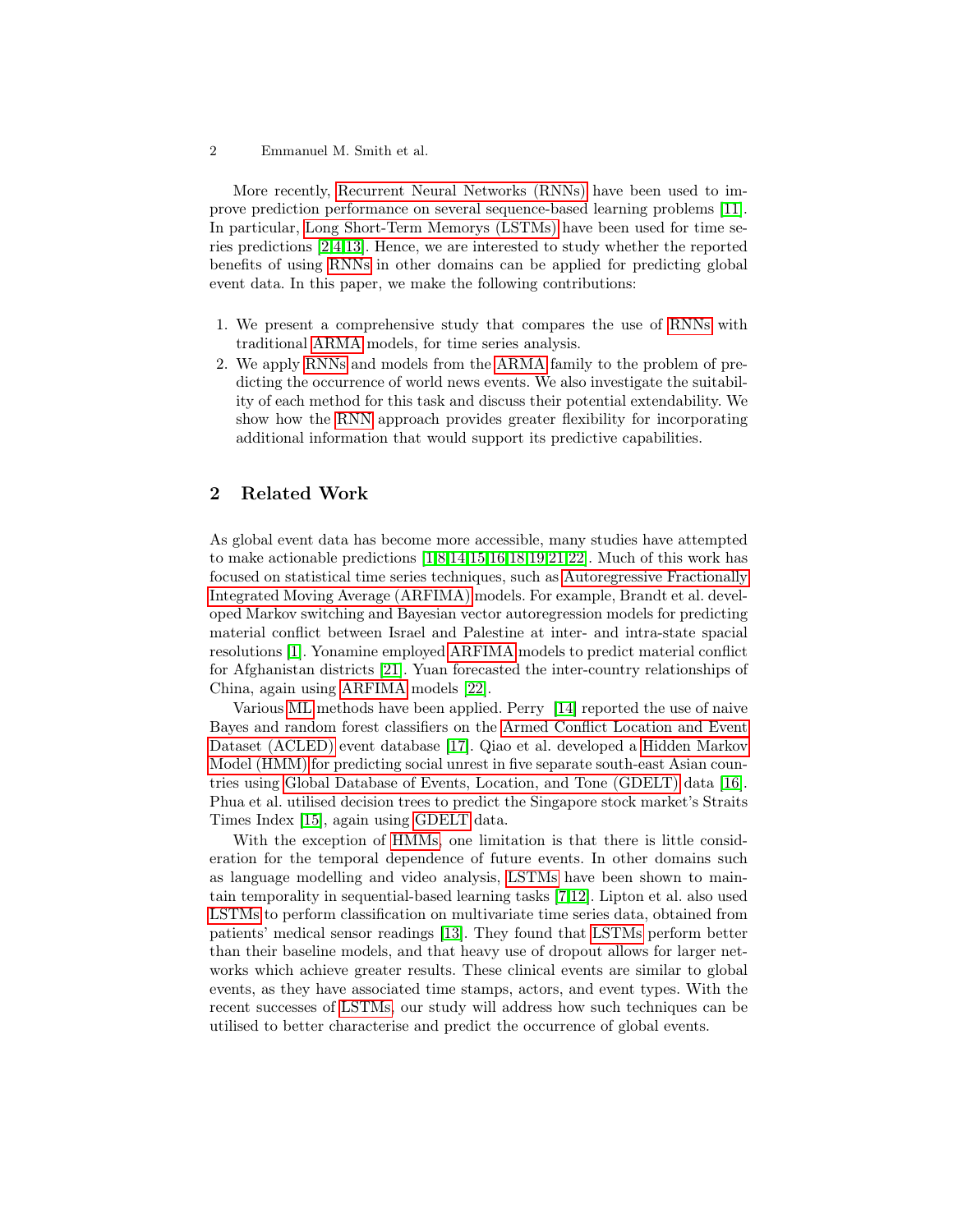### 3 Auto-Regressive Moving Average

[ARMA](#page-0-0) models are one of the most commonly used statistical techniques for modeling and predicting time series data [\[10\]](#page-11-15) by parameterising and combining a number of independent components. The [Auto-Regressive \(AR\)](#page-0-0) component also uses a weighted linear combination of the past values of the series, essentially performing a regression of the time series against itself. For a target variable  $x_t$ ,

$$
x_t = c + e_t + \sum_{i=1}^p \psi_i x_{t-i}
$$
 (1)

where  $x_t$  is the value of the time series at time t, c is some constant,  $e_t$  is the error at time  $t$  which is assumed to be white noise,  $p$  is the number of time lags to consider, and  $\psi$  are the parameters.

The [Moving Average \(MA\)](#page-0-0) component also attempts to predict a target variable using a form of regression, although here it is based on the previous forecast errors. Whilst the errors can not be directly observed due to noise, the [MA](#page-0-0) component can be inverted to be in the form of the [AR](#page-0-0) component if the time series is assumed to be stationary. For a target variable  $x_t$ ,

$$
x_t = c + e_t + \sum_{i=1}^{q} \theta_i e_{t-i}
$$
 (2)

where q is the number of time lags, and  $\theta$  are the parameters. If the assumption made for inverting from [AR](#page-0-0) to [MA](#page-0-0) holds for a given time series, the [ARMA](#page-0-0) is simply the combination of the two components. For a target variable  $x_t$ ,

$$
x_t = c + e_t + \sum_{i=1}^p \psi_i x_{t-i} + \sum_{i=1}^q \theta_i e_{t-i}
$$
 (3)

One crucial assumption here is that the time series is stationary. Many prediction tasks deal with time series that do not meet this criterion. It is possible to transform a non-stationary time series into a stationary one by taking the difference between each variable and its predecessor. For example, the first order difference  $x_t^1$  of the original variable  $x_t$  is  $x_t^1 = x_t - x_{t-1}$ , and consequently,  $x_t^2$ is the second order difference. As alluded to, allowing the order to be fractional allows for finer granularity in this approach. For a fractional difference  $x_t^d$ ,

$$
x_t^d = \sum_{i=0}^{\infty} \frac{\prod_{j=0}^{i-1} (d-j)}{i!} x_{t-i}
$$
 (4)

where d is the fractional differencing coefficient. Combining the [AR](#page-0-0) and [MA](#page-0-0) components, and incorporating a fractional differencing component gives us the complete [ARFIMA](#page-0-0) model.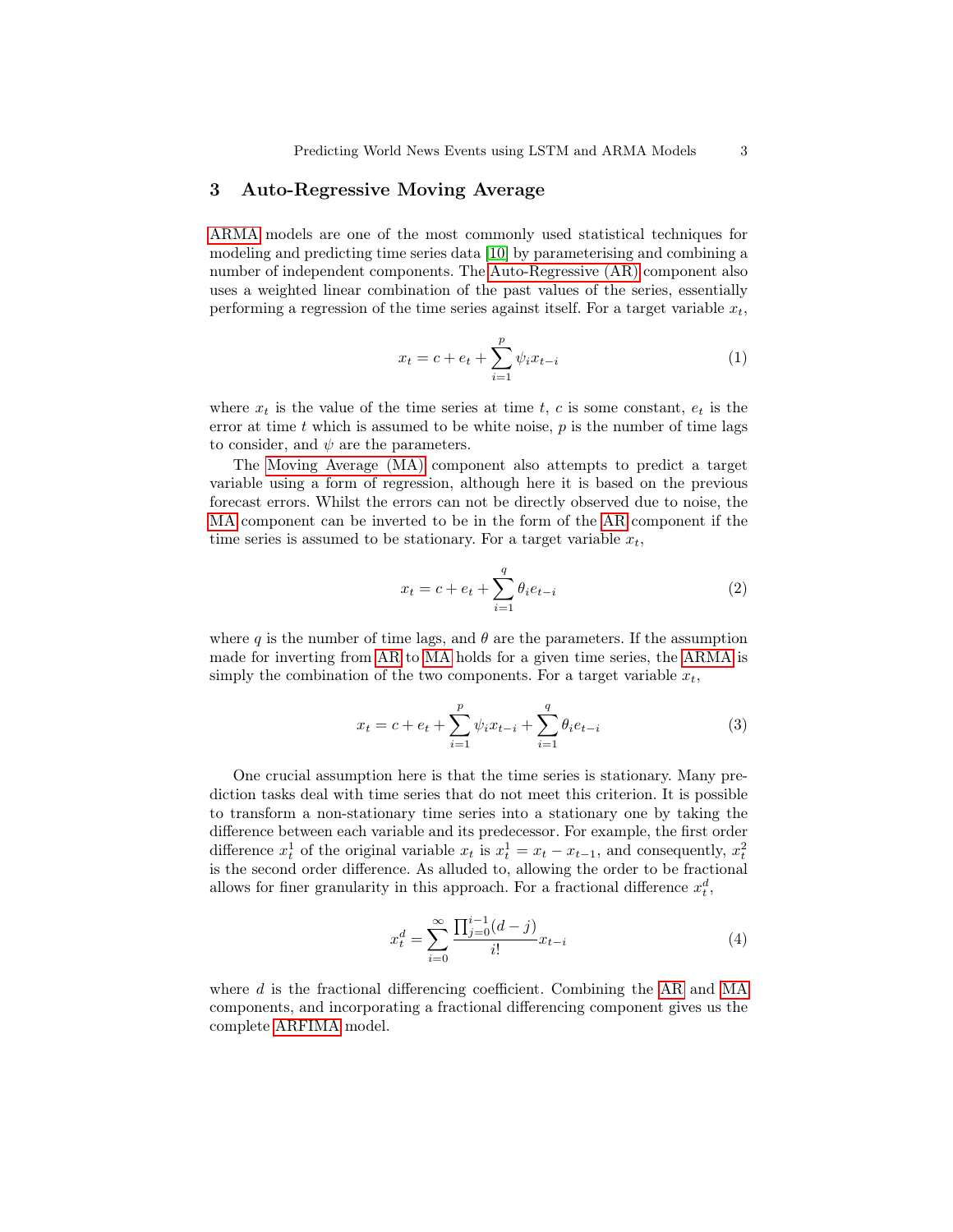4 Emmanuel M. Smith et al.

### 4 Long Short-Term Memory

Traditional [Artificial Neural Networks \(ANNs\)](#page-0-0) are not designed to incorporate temporal dependencies. [RNNs](#page-0-0) extend this, such that each node incorporates a loop back connection which allows a hidden state to be passed through time. At each time step, the node receives its usual inputs, together with the hidden state obtained from the previous time step, allowing for a long term memory to be incorporated. It was later identified that [RNNs](#page-0-0) suffer from the vanishing gradient problem [\[9\]](#page-11-16). [LSTM,](#page-0-0) an extension to the [RNN](#page-0-0) architecture, was developed to overcome this issue [\[7\]](#page-11-13). This is achieved through gating mechanisms and a cell activation state, in addition to the existing hidden state, since the network learns when to forget long-term information and when to incorporate new information. Separating the hidden state with the cell activation state also allows for the network to learn to control how much of the cell activation it outputs.

As can be seen in [Figure 1,](#page-3-0) a [LSTM](#page-0-0) node takes, as input, a combination of an input vector,  $x$ , and the previous hidden state,  $h^3$  $h^3$ . The [LSTM](#page-0-0) first calculates a new candidate cell activation,  $\tilde{c}$ , via a weighted sum of these inputs and a bias, b. The result of this calculation passes through a hyperbolic tangent activation function, as denoted by [Equation 5.](#page-4-0)

<span id="page-3-0"></span>

Fig. 1: Structure of a [LSTM](#page-0-0) node, where each arrow represents the movement of vectors, and each circle denotes an operation performed on those vectors.  $\Sigma$ denotes a weighted summation, and  $t+1$ , denotes a delay of one time step. Input data flows through the node's calculations left-to-right, with the exception of the time delay that is retrieved from the previous time step.

Once the candidate cell activation is determined, the gates control how much of this activation we should keep and how much of cell activation from the previous time step we should forget. The gate that controls how much of the candidate cell activation we should keep is the input gate, i, and the gate that controls how much we forget the past cell activation is the forget gate, f. The final gate, the output gate, o, is incorporated once the hidden state is calculated from the new cell activation. These values are calculated as follows:

<span id="page-3-1"></span><sup>3</sup> Usually the previous cell activation and hidden state are initially set to zero.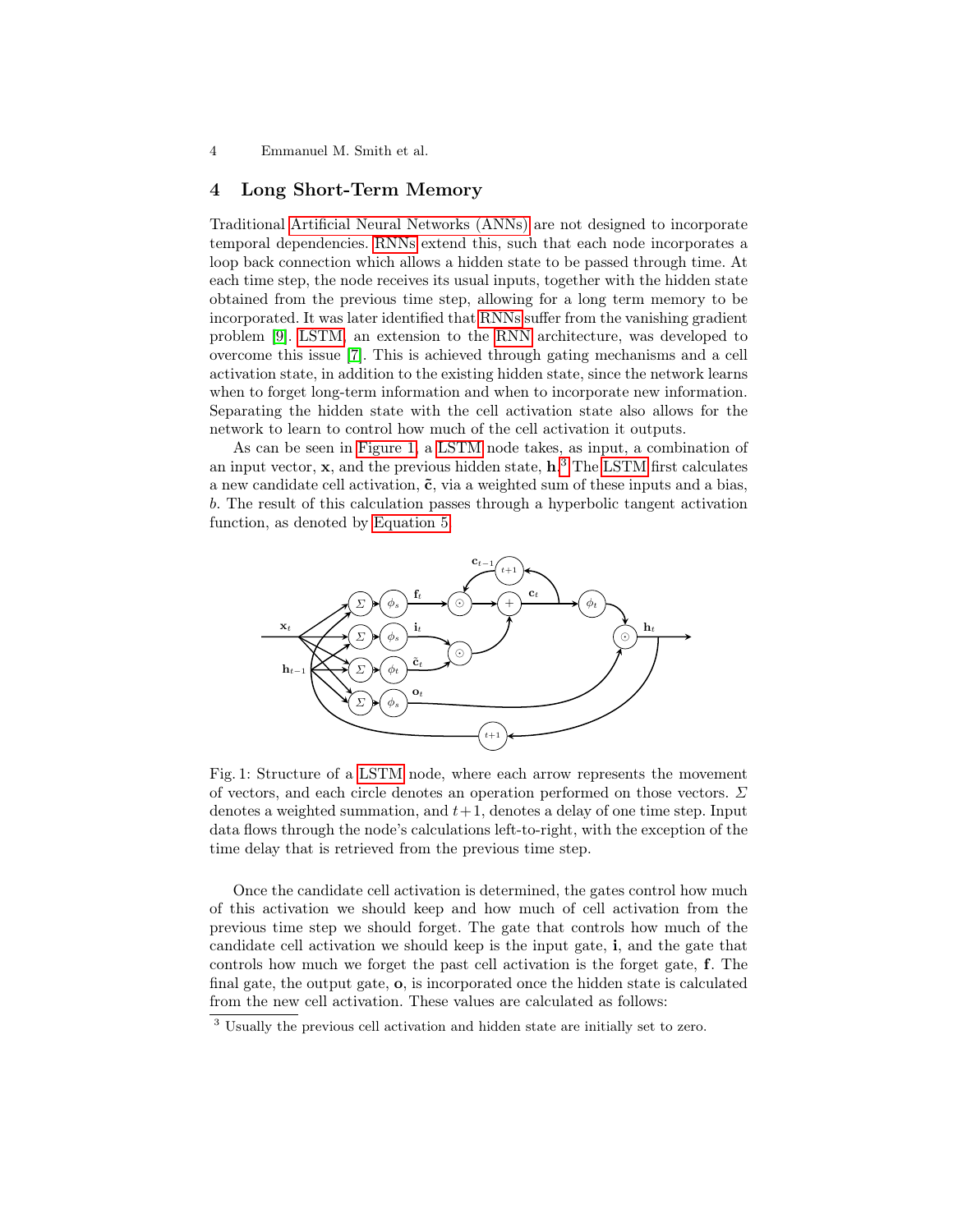$$
\tilde{\mathbf{c}}_t = \phi_t (\mathbf{W}_{\tilde{c}} \mathbf{x}_t + \mathbf{U}_{\tilde{c}} \mathbf{h}_{t-1} + b_{\tilde{c}})
$$
(5)

$$
\mathbf{f}_t = \phi_s(\mathbf{W}_f \mathbf{x}_t + \mathbf{U}_f \mathbf{h}_{t-1} + b_f) \tag{6}
$$

$$
\mathbf{i}_t = \phi_s(\mathbf{W}_i \mathbf{x}_t + \mathbf{U}_i \mathbf{h}_{t-1} + b_i) \tag{7}
$$

$$
\mathbf{o}_t = \phi_s(\mathbf{W}_o \mathbf{x}_t + \mathbf{U}_o \mathbf{h}_{t-1} + b_o) \tag{8}
$$

where  $\tilde{\mathbf{c}}_t$  is the candidate cell activation;  $\{\mathbf{f}, \mathbf{i}, \mathbf{o}\}_t$  are the forget, input, and output gate vectors;  $\phi_{\{s,t\}}$  are the sigmoid and hyperbolic tangent activation functions;  ${W, U}_{f, \tilde{c}, f, i, o}$  are weight matrices;  $x_t$  is the input vector;  $h_{t-1}$  is the hidden state vector at the previous time step; and  $b_{\{\tilde{c},f,i,o\}}$  are biases.

To calculate the final hidden state vector  $\mathbf{h}_t$ , we must first compute the new cell activation  $c_t$ , as a combination of the candidate cell activation, gated by  $\mathbf{i}_t$ , and the previous cell activation  $c_{t-1}$ , gated by  $f_t$ . The gating is performed using element-wise multiplication and the activations are then combined using addition. Finally, the hidden state is the cell activation, bounded by the hyperbolic tangent activation function, and gated by  $o_t$ , denoted as follows:

$$
\mathbf{c}_t = \mathbf{c}_{t-1} \odot \mathbf{f}_t + \tilde{\mathbf{c}}_t \odot \mathbf{i}_t \tag{9}
$$

$$
\mathbf{h}_t = \phi_t(\mathbf{c}_t) \odot \mathbf{o}_t \tag{10}
$$

where  $\odot$  is an operator for the element-wise multiplication of vectors.

## 5 Methodology

In this section, we present a comparative study of using [LSTM](#page-0-0) and [ARFIMA](#page-0-0) models for predicting the occurrence of material conflict events in Afghanistan. We make use of [GDELT,](#page-0-0) which provides a real-time machine-coded data repository of global news event reports. [GDELT](#page-0-0) provides event details such as the actors involved, the severity which ranges from verbal cooperation to material conflict, and a link to the source. Our study thus extends, via [LSTMs,](#page-0-0) the work of Yonamine [\[21\]](#page-11-10), who originally considered predicting the number of material conflict events that occur in Afghanistan using [ARFIMA](#page-0-0) models.

### 5.1 Data Representation

[GDELT](#page-0-0) is an event database which automatically collates global news, and identifies and encodes mentioned events along with their associated details. An event usually involves multiple actors which range from countries and known groups, to prominent figures. In an event, an identifiable action is performed at a particular time and location. [GDELT](#page-0-0) was chosen for this research due to its tremendous temporal and geospatial scale, and for its release interval which allows for realtime, actionable predictions.

There are multiple methods of obtaining the [GDELT](#page-0-0) data, however, for the purposes of this study, the dataset was obtained from their BigQuery API. Our

<span id="page-4-0"></span>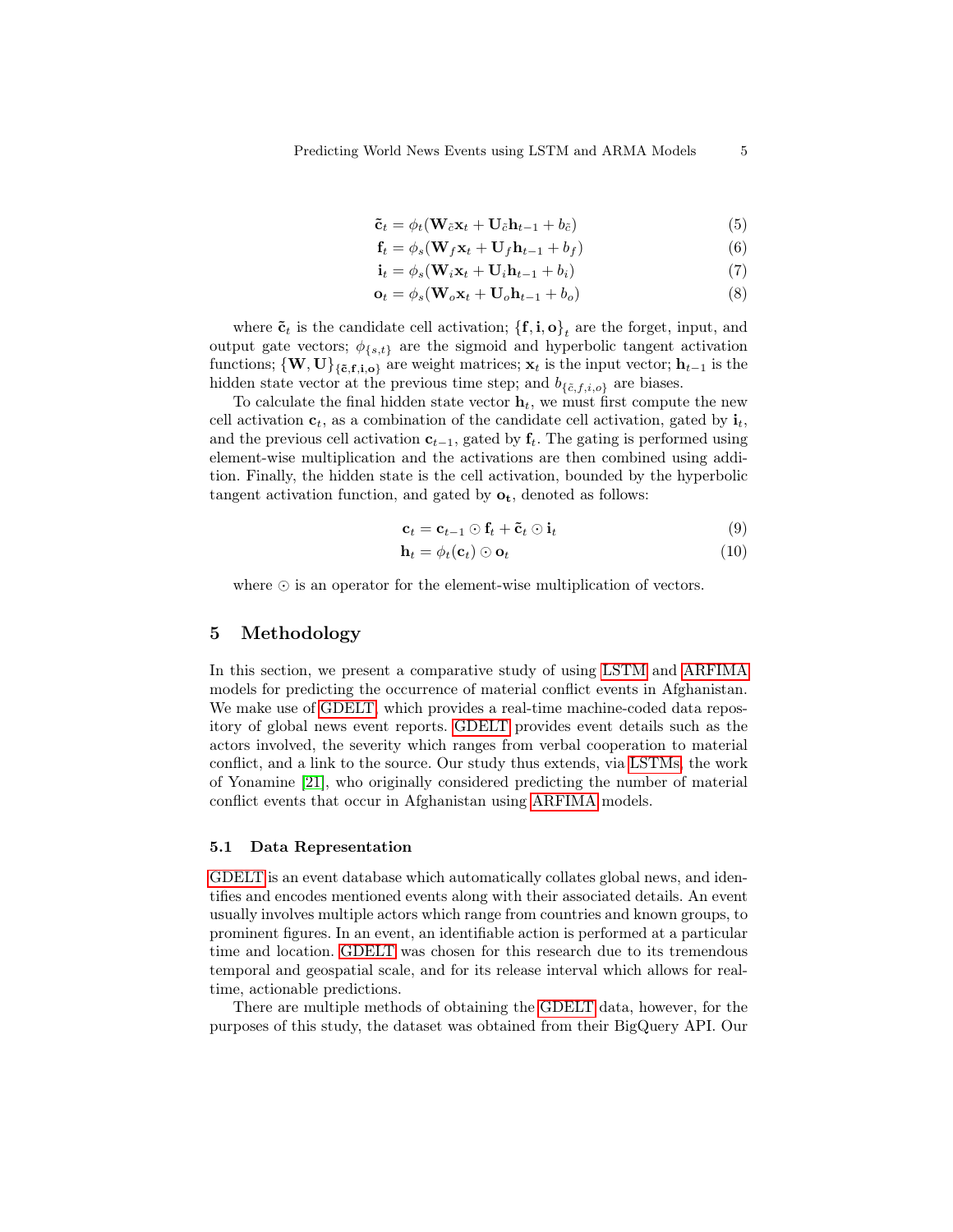#### 6 Emmanuel M. Smith et al.

query extracted all GDELT 1.0 events, where any of the actor codes contained the substring 'AFG' (Afghanistan), since the year 2000. Even though more historic data is available, we only include data from 2000 onwards in order to cover the time range covered by Yonamine's study [\[21\]](#page-11-10), namely 2001 to 2012.

The majority of the event features provided by [GDELT](#page-0-0) are categorical, such as the actor, and thus do not easily lend themselves towards time series representations. This makes them unsuitable for use by both models in their standard form. Techniques such as one-hot encoding or other vector representations could be used, however, that is not the main focus of this investigation. After excluding non-numerical features, each event has a date, an event code, an associated latitude and longitude, a Goldstein scale [\[6\]](#page-11-17), the number of articles mentioning the event, the number of mentions of the event within articles, the number of article sources, and the average article tone. As in Yonamine study, we focus on predicting solely the total count of material conflict events per month from April 2008 to April 2012, given a training set ranging from February 2001.

<span id="page-5-0"></span>

Fig. 2: The number of material conflict events from 2001 to 2012 as recorded by GDELT. The orange segment represents the portion of the time series explicitly used for training, and the blue shows the portion used for model evaluation.

To train both the [ARFIMA](#page-0-0) and [LSTM](#page-0-0) models on the material conflict count per month, the original dataset must first undergo some preprocessing. Firstly, the events must be aggregated temporally, in our case, to the month level. To do this, we filtered the dataset to the desired historical time range and calculated the total count of identified material conflict events for each month, giving us 136 unique data points, the result of which can be seen in [Figure 2.](#page-5-0) When temporally aggregating time series data much consideration is usually warranted, however, for the purpose of this study we focus on the monthly level, as historical global event data research has shown the monthly level to provide better results [\[21\]](#page-11-10).

### 5.2 Model Architectures

For the [ARFIMA](#page-0-0) model, we used the automatic parameter estimation functionality provided by the R forecast library, namely the 'arfima' function, which attempts to identify the ideal model parameters using statistical tests. When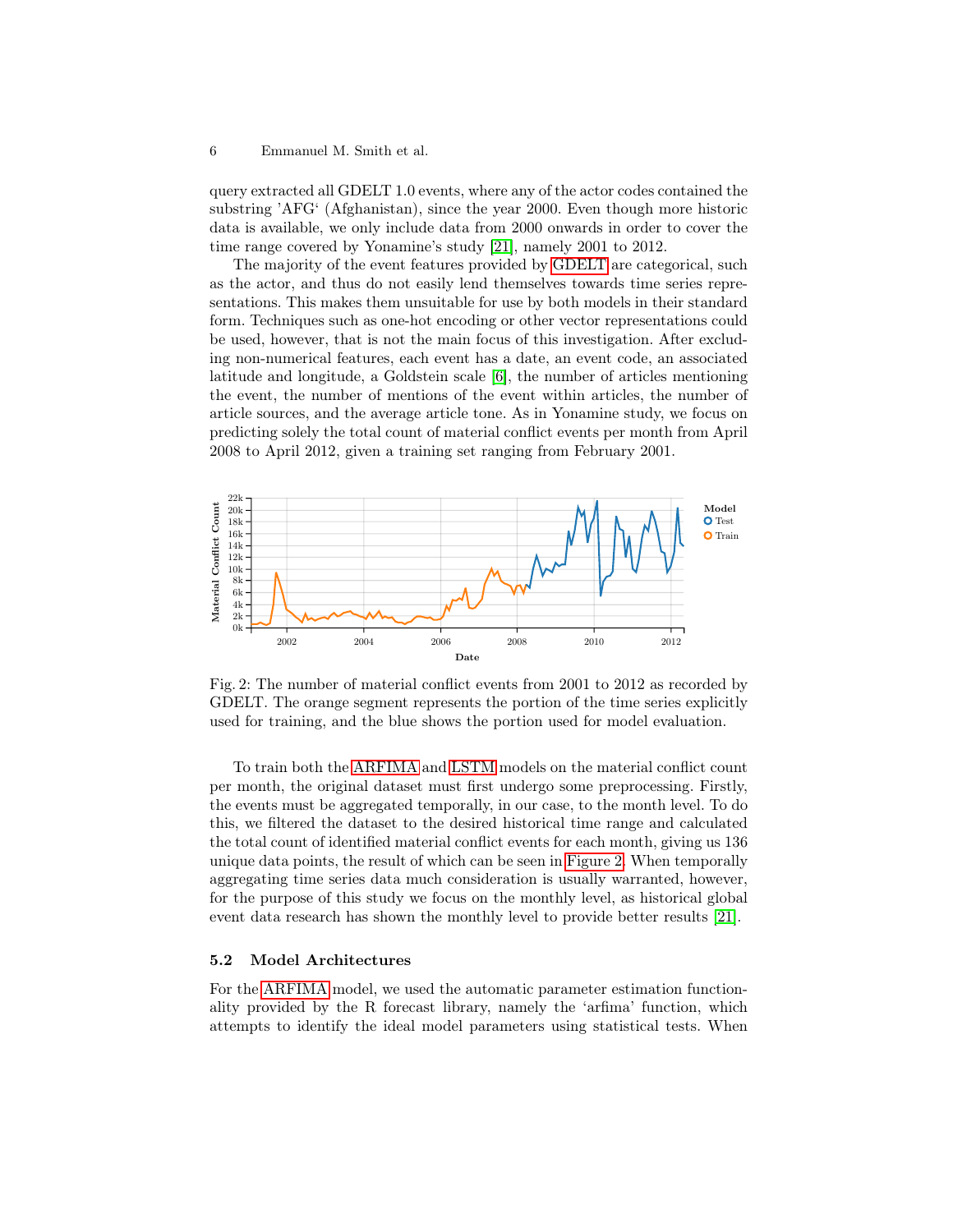predicting future values, the function provides confidence intervals and a mean estimate, but for this study, we utilise the mean value.

<span id="page-6-0"></span>For [LSTM](#page-0-0) models, there are additional design decisions such as the network size, the activation functions, the initialisation scheme, and regularisation methods. Since we are training the model in a sequence to sequence fashion, the [LSTMs](#page-0-0) were constructed to take as input, a vector consisting of the numerical event features, and predict a vector which consists of the same features but for the next time step. A visualisation of the process in provided in [Figure 3.](#page-6-0)



Fig. 3: A diagram of the [LSTM](#page-0-0) model architecture used for this investigation. The network is comprised of two [LSTM](#page-0-0) layers with a fully connected layer.

After some initial experimentation, our network setup contains two [LSTM](#page-0-0) layers with 512 nodes each. We used the standard activation functions and initialisation scheme provided by the 'Keras' library, and added a 50% chance of dropout to each node as regularisation. Since [ANNs](#page-0-0) tend to train more effectively with normalised inputs, the min-max normalisation method was applied to each feature, based on the minimum and maximum values observed in the original training portion of the dataset.

#### 5.3 Training Procedures

To evaluate performance in real world contexts, we devised two distinct training procedures. The first involves training both [LSTM](#page-0-0) and [ARFIMA](#page-0-0) models on the original portion of the data, shown in orange in Figures [2](#page-5-0) and [4.](#page-7-0) When making predictions on the test component of the data we fixed the models' parameters, ensuring that they are not allowed to take into account new information present in the test set. This would be akin to scenarios where the actual target values remain unknown for data update intervals which extend past an actionable time window of prediction.

The second approach is to replicate a real-time predictive scenario, such as that provided by the [GDELT](#page-0-0) data. Again each of the models is initially trained on the training set, but now for the prediction at every subsequent time step in the test set, the models are allowed to adjust their parameters given the additional information (i.e. the orange and red portions of [Figure 4\)](#page-7-0).

For each of these training procedures and for all models, at each time step, they are presented with the event features for the current month and are tasked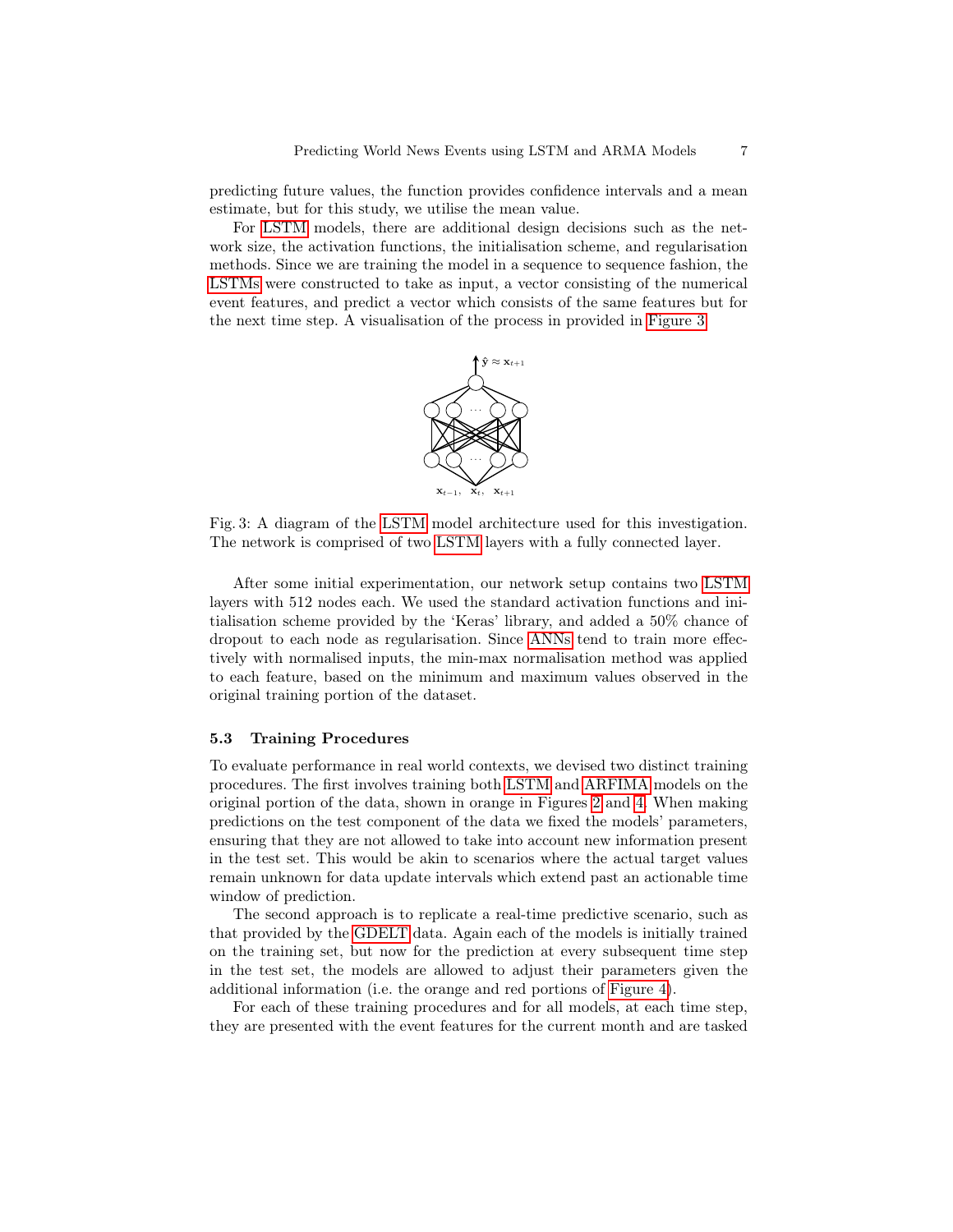

<span id="page-7-0"></span>

Fig. 4: A demonstration of how additional training data is incorporated into the models at two different time steps. With this 'real-time' setup, for each prediction, the models are allowed to update their parameters using all available historical observations. The red segment shows the additional training data provided to the model, and the blue section shows its relevant prediction target.

with predicting those values for the next month. This provides a solid basis for comparison how [ARFIMA](#page-0-0) and [LSTM](#page-0-0) models perform given different event data contraints. For this investigation, we refer to the first training procedure as the 'fixed' method and the second as the 'real-time' method.

### 6 Results

As a baseline each of the models were compared against a naive method, which is simply predicting that the next month will be the same as the last. For the sake of clarity, the naive method is omitted from the plots below, as this is simply a delayed version of the actual data.

[Figure 5](#page-8-0) shows the predicted number of material conflict events in Afghanistan. Each fixed model attempted to make a prediction for the number of material conflict events for the following month without updating its parameters. From [Figure 5](#page-8-0) we can see that the [ARFIMA](#page-0-0) model matches more closely with the shape of the actual series, however, there seems to be a time lag present in its predictions, similar to the naive approach. The fixed [LSTM](#page-0-0) appears to be capturing a smooth version of the original dataset, however, it fails to properly account for the magnitude changes in the original series.

When allowed to take account of new data both models elicit different be-haviours. [Figure 6](#page-8-1) shows the predictions made by both models when they are allowed to re-estimate their parameters based on the cumulative historic test data. The [ARFIMA](#page-0-0) model no longer overshoots the large drop in early 2010, however, it now overestimates the drop present in early 2011. Overall the realtime [ARFIMA](#page-0-0) model appears to have the same time lag behaviour as the fixed version, however, it appears to be making predictions which diverge further from the naive method.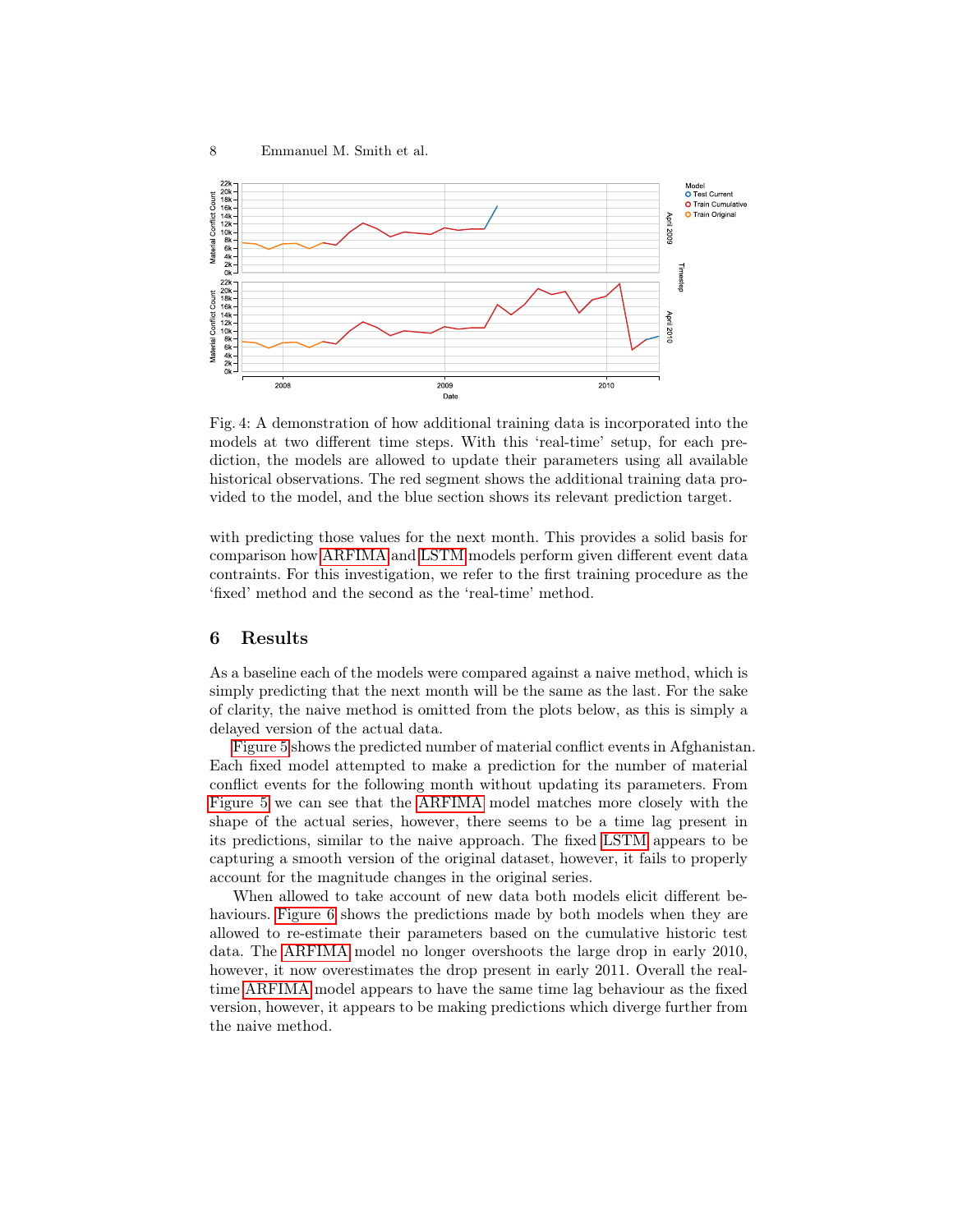<span id="page-8-0"></span>

Fig. 5: Predictions made by [ARFIMA](#page-0-0) and [LSTM](#page-0-0) models on the Afghanistan time series with the fixed training procedure.

<span id="page-8-1"></span>

Fig. 6: The predictions made by [ARFIMA](#page-0-0) and [LSTM](#page-0-0) models on the Afghanistan time series using the 'real-time' training approach.

The real-time [LSTM](#page-0-0) model differs significantly from the behaviour of its fixed version. It no longer appears to be a smooth version of the original series, but rather, the model attempts to predict quite significant divergences from the naive method as can be seen in mid-2009. Additionally, the [LSTM](#page-0-0) seems to identify the 2010 downward jump before it happens, however, doesn't account for the magnitude of the change. Allowing the models to use all available historical data seems to have allowed them to make closer predictions, however, it is difficult to tell without evaluating the errors across all points in the test set.

To evaluate these results we used three different commonly used metrics, the [Mean Absolute Error \(MAE\),](#page-0-0) the [Root Mean Squared Error \(RMSE\),](#page-0-0) and the [Mean Absolute Percentage Error \(MAPE\)](#page-0-0) that make different assumptions about how to weight the extent to which a prediction is incorrect. [Table 1](#page-9-0) provides all three scores for all models tested.

As Figure [2](#page-5-0) shows, the magnitude and frequency of variations in the time series violate many of the assumptions of standard hypothesis testing, and in fact, the distribution of error values was typically trimodal, with large positive/negative errors at spikes in the real data. Therefore to compare between two approaches  $a$  and  $b$  we modelled the distribution of the *differences* between the normalised relative errors, i.e. of  $e_{ab}^t = (pred_a^t - pred_b^t)/actual^t$ . The null hypothesis is that there is no difference in predictive quality, so the  $e_{ab}^t$  are sampled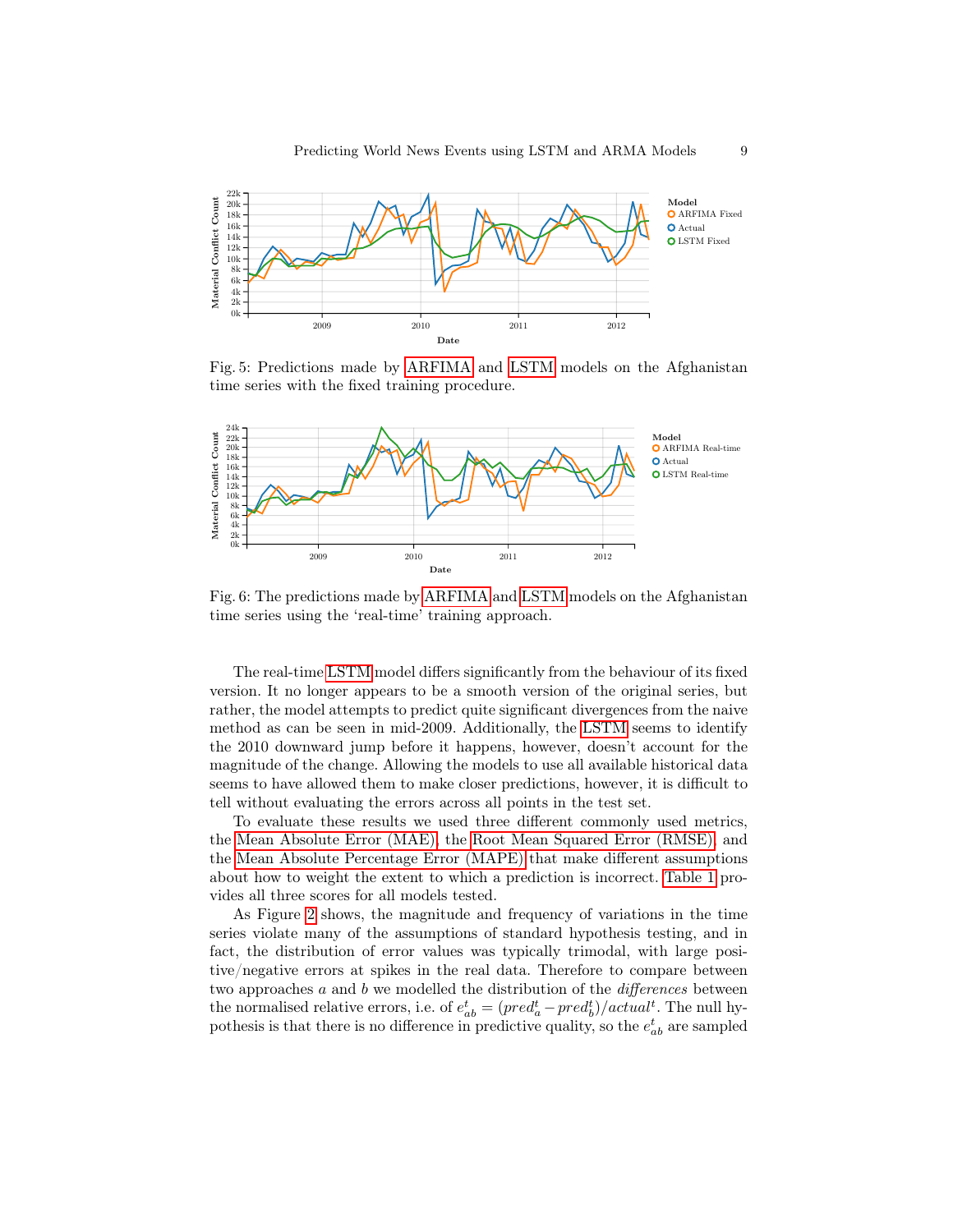<span id="page-9-0"></span>

| Model               | Method | MAE $(\sigma)$                             | RMSE $(\sigma)$                                   | MAPE $(\sigma)$       |
|---------------------|--------|--------------------------------------------|---------------------------------------------------|-----------------------|
| Naive               | NA     | $2632.68 \ (\pm 2809.32)$                  | 3829.55 (±2809.32)                                | $22.94 \ (\pm 42.57)$ |
| <b>ARFIMA Fixed</b> |        | $2713.66 \ (\pm 2747.31)$                  | $3841.96 \ (\pm 2747.31)$                         | $23.09 \ (\pm 39.23)$ |
| <b>LSTM</b>         | Fixed  |                                            | 2674.81 ( $\pm$ 1997.96) 3326.65 ( $\pm$ 1997.96) | 21.70 $(\pm 22.67)$   |
|                     |        | ARFIMA Real-time $2610.70 \ (\pm 2774.19)$ | 3789.19 $(\pm 2774.19)$                           | $22.47 \ (\pm 40.99)$ |
| <b>LSTM</b>         |        | Real-time $2305.31~(\pm 2208.42)$          | 3177.11 $(\pm 2208.42)$                           | $21.57 (\pm 32.79)$   |

Table 1: The error scores for each model and each of the training methods. The lowest error scores for each metric is highlighted in bold for visibility.

from a distribution with mean 0. In most cases  $e_{ab}$  was unimodal but skewed, so we used the more conservative non-parametric Wilcoxon signed ranks test to check whether the observed differences are statistically significant.

Comparing to the naive baseline we found that the fixed [ARFIMA](#page-0-0) performed significantly worse  $(p < 0.01)$  whereas the observed difference between the baseline and fixed [LSTM](#page-0-0) was not significant. Both real-time models predicted significantly more accurately than the baseline  $(p < 0.05)$ . Finally, we found that the real-time [LSTM](#page-0-0) performed significantly better than both the real-time [ARFIMA](#page-0-0) and the fixed [LSTM](#page-0-0)  $(p < 0.01)$ .

## 7 Discussion

The potential capabilities of [LSTMs](#page-0-0) reach far beyond what we have observed. For one, [LSTMs](#page-0-0) are able to not only predict all provided training features, they can be trained to predict entirely different features, such as the probability of specific types of events occurring.

There are a few limitations of the chosen methodology when it comes to taking advantage of event data. By treating the tasks as a time series problem, we are ignoring categorical features which contain useful event information such as geospatial relationships, e.g. the source and target actors, their ethnic groups, and religions. Using some method of representing these categorical features in a numerical vector space would allow [LSTMs](#page-0-0) to incorporate this additional information. Also, we focus only on the subset of [GDELT](#page-0-0) data that falls under the material conflict QuadClass. Removing the other categories prevents the network from identifying relationships between different types of events, or whether one type of event precedes another. For example, usually verbal conflict events would precede material conflict events. Additionally, the dataset is aggregated to the monthly level, which is common in event data analysis. However, [LSTMs](#page-0-0) have the potential to account for the variance present in the weekly, daily, or even hourly levels. Given that [ANNs](#page-0-0) perform better given more data, training on a fine-grained level of temporal aggregation might improve performance for the [LSTM](#page-0-0) model even though the [ARFIMA'](#page-0-0)s would suffer.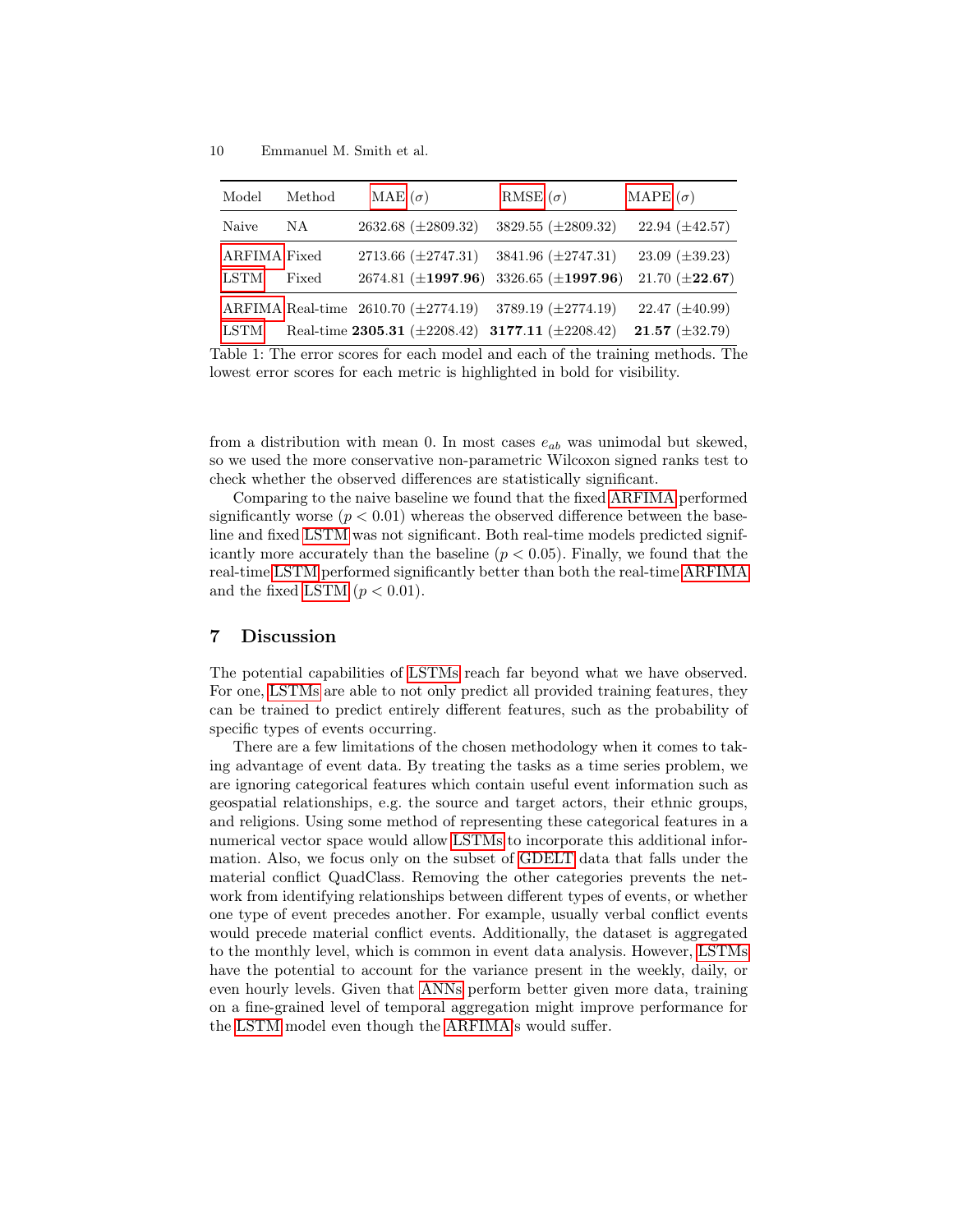Currently, when new data is encountered, the real-time [LSTM](#page-0-0) trains an additional epoch using both the original training data and the new data observed since then. Whilst this provides a promising start, some issues for further investigation remain. Firstly, there is a trade-off between additional training time and the number of real-time training epochs to account for. Also, in a real context, including the entire history would cause the model to progressively become slower. Therefore, a fixed length historical window may likely be required.

One last point of note is that [ANNs](#page-0-0) require some form of normalisation in order to be trained effectively, and [LSTMs](#page-0-0) are no exception. We used a basic minmax normalisation scheme which defined upper and lower bounds for each feature based on the training set, and then future data was normalised accordingly. This choice of normalisation is not ideal as some of the features have large outliers which squash the majority of values to within a small range. Therefore, an improved normalisation scheme would likely provide better results.

## 8 Conclusion

We have presented a comparative study between [LSTM](#page-0-0) and [ARFIMA](#page-0-0) models for multivariate time series prediction. We show how [LSTMs](#page-0-0) are capable of maintaining long-term memory states that can be informative for modelling changes in the underlying time series, using a case study on material conflict world news events. In both the [LSTM](#page-0-0) and [ARFIMA](#page-0-0) models, we observe a difficulty in identifying the true nature of the time series, however, we also find that the [LSTM](#page-0-0) is more suitable for incorporating additional information that may help give a closer approximation to the underlying data. In our future work, we plan to investigate how more varied attributes can contribute towards the prediction accuracy for [LSTMs.](#page-0-0) We also intend to explore the internal functions of the [LSTM](#page-0-0) to diagnose uncertainties in how the network handles challenging information such as modelling real-world activities.

# References

- <span id="page-10-0"></span>1. Brandt, P.T., Freeman, J.R., Schrodt, P.A.: Real Time, Time Series Forecasting of Inter- and Intra-State Political Conflict. Conflict Management and Peace Science 28(1), 41–64 (2011). DOI 10.1177/0738894210388125
- <span id="page-10-2"></span>2. Busseti, E., Osband, I., Wong, S.: Deep Learning for Time Series Modeling. Tech. rep., Stanford (2012)
- <span id="page-10-1"></span>3. Cadena, J., Korkmaz, G., Kuhlman, C.J., Marathe, A., Ramakrishnan, N., Vullikanti, A.: Forecasting Social Unrest Using Activity Cascades. PLOS ONE 10(6) (2015). DOI 10.1371/journal.pone.0128879. URL [http://dx.plos.org/10.1371/](http://dx.plos.org/10.1371/journal.pone.0128879) [journal.pone.0128879](http://dx.plos.org/10.1371/journal.pone.0128879)
- <span id="page-10-3"></span>4. Esteban, C., Staeck, O., Yang, Y., Tresp, V.: Predicting Clinical Events by Combining Static and Dynamic Information Using Recurrent Neural Networks (2016). URL <http://arxiv.org/abs/1602.02685>